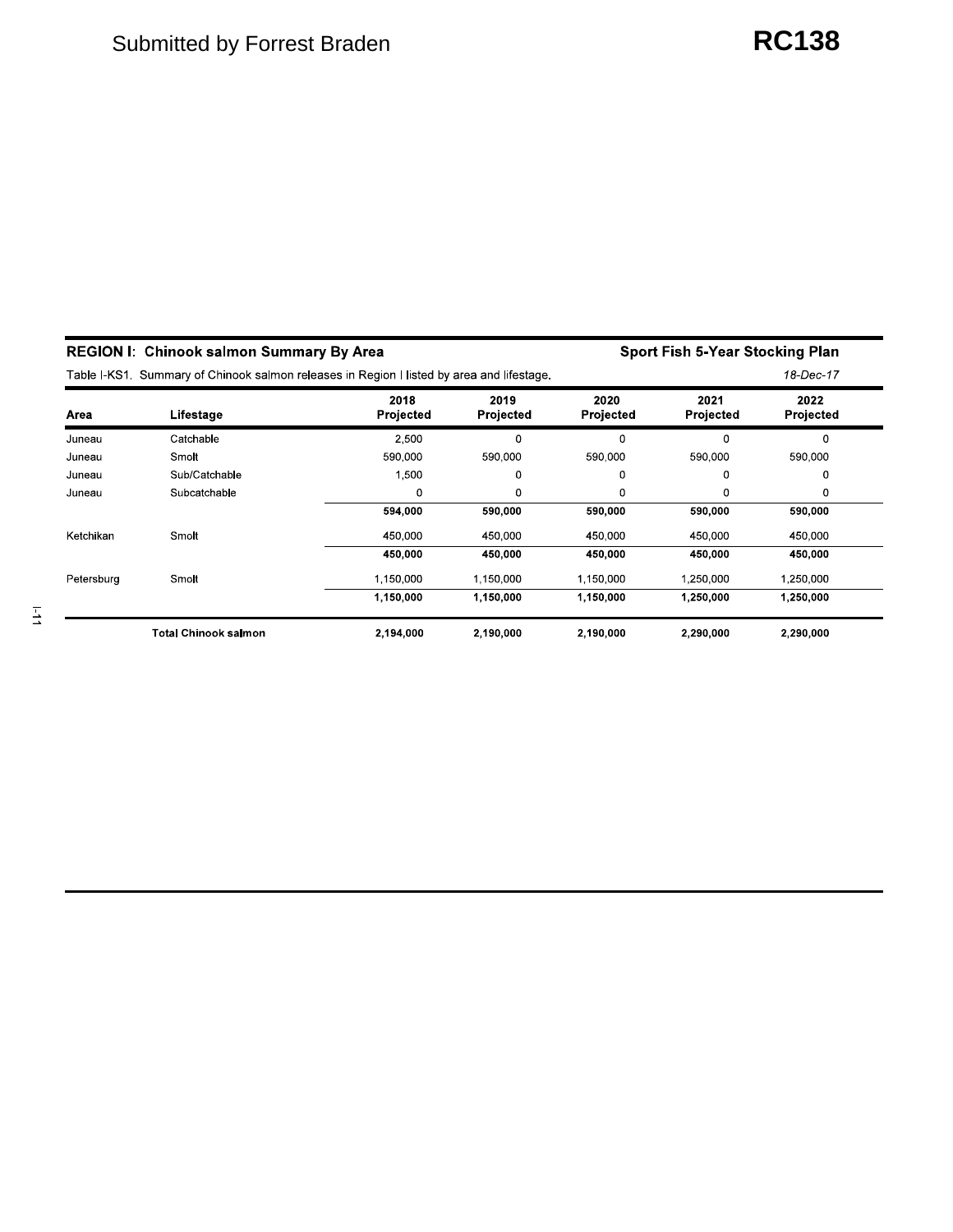#### Submitted by Forrest Braden

# n **RC138**

| Region<br>Area           |              | Operator Hatchery   | Release site         | Chinook          | Sockeye          | Coho             | Pink             | Chum             | R Trout          | Total       |
|--------------------------|--------------|---------------------|----------------------|------------------|------------------|------------------|------------------|------------------|------------------|-------------|
| Southeast                |              |                     |                      |                  |                  |                  |                  |                  |                  |             |
| Southern Southeast       |              |                     |                      |                  |                  |                  |                  |                  |                  |             |
|                          |              | SSRAA Burnett Inlet | <b>Burnett Inlet</b> | $\boldsymbol{0}$ | $\boldsymbol{0}$ | $\boldsymbol{0}$ | $\bf{0}$         | 35,808,728       | $\boldsymbol{0}$ | 35,808,728  |
|                          |              |                     | Anita Bay            | $\mathbf{0}$     | $\boldsymbol{0}$ | 262,609          | $\boldsymbol{0}$ | 22,184,000       | $\bf{0}$         | 22,446,609  |
|                          |              |                     | Kendrick Bay         | $\overline{0}$   | $\mathbf{0}$     | $\theta$         | $\mathbf{0}$     | 7,859,314        | $\mathbf{0}$     | 7,859,314   |
|                          |              |                     | Nakat Inlet          | $\Omega$         | $\theta$         | $\Omega$         | $\mathbf{0}$     | 5,300,000        | $\Omega$         | 5,300,000   |
|                          |              |                     | Neck L               | 0                | $\boldsymbol{0}$ | 1,378,506        | $\boldsymbol{0}$ | $\bf{0}$         | $\mathbf{0}$     | 1,378,506   |
|                          |              |                     | Neets Bay            | $\theta$         | $\boldsymbol{0}$ | 305,884          | $\boldsymbol{0}$ | $\mathbf{0}$     | $\boldsymbol{0}$ | 305,884     |
|                          |              |                     | Port Asumcion        | $\theta$         | $\boldsymbol{0}$ | $\theta$         | $\boldsymbol{0}$ | 11,540,000       | $\boldsymbol{0}$ | 11,540,000  |
|                          |              | Crystal Lake        | Crystal Cr           | 614,775          | $\mathbf{0}$     | 134,650          | $\mathbf{0}$     | $\mathbf{0}$     | $\theta$         | 749,425     |
|                          |              |                     | Anita Bay            | 433,192          | $\mathbf{0}$     | $\theta$         | $\mathbf{0}$     | $\theta$         | $\theta$         | 433,192     |
|                          |              |                     | City Cr              | 93,400           | $\mathbf{0}$     | $\mathbf{0}$     | $\boldsymbol{0}$ | $\mathbf{0}$     | $\boldsymbol{0}$ | 93,400      |
|                          |              |                     | Neets Bay            | 299,138          | $\bf{0}$         | $\theta$         | $\boldsymbol{0}$ | $\theta$         | $\mathbf{0}$     | 299,138     |
|                          |              | Neets Bay           | Neets Bay            | $\boldsymbol{0}$ | $\boldsymbol{0}$ | 3,690,201        | $\mathbf{0}$     | 86,814,681       | $\mathbf{0}$     | 90,504,882  |
|                          |              |                     | Nakat Inlet          | $\theta$         | $\mathbf{0}$     | $\mathbf{0}$     | $\mathbf{0}$     | 8,649,494        | $\theta$         | 8,649,494   |
|                          |              | Whitman Lake        | Nakat Inlet          | $\Omega$         | $\mathbf{0}$     | 548,186          | $\Omega$         | 8,400,000        | $\theta$         | 8,948,186   |
|                          |              |                     | Anita Bay            | $\theta$         | $\boldsymbol{0}$ | 292,513          | $\boldsymbol{0}$ | $\bf{0}$         | $\boldsymbol{0}$ | 292,513     |
|                          |              |                     | Carroll Inlet        | 608,661          | $\boldsymbol{0}$ | $\boldsymbol{0}$ | $\boldsymbol{0}$ | $\bf{0}$         | $\boldsymbol{0}$ | 608,661     |
|                          |              |                     | Ketchikan Cr         | 85,050           | $\mathbf{0}$     | $\overline{0}$   | $\overline{0}$   | $\overline{0}$   | $\mathbf{0}$     | 85,050      |
|                          |              |                     | Neets Bay            | $\theta$         | $\mathbf{0}$     | 528,027          | $\overline{0}$   | $\Omega$         | $\theta$         | 528,027     |
|                          |              |                     | Herring Cove         | 605,651          | $\theta$         | 517,597          | $\bf{0}$         | $\Omega$         | $\mathbf{0}$     | 1,123,248   |
|                          |              |                     | Kendrick Bay         | $\boldsymbol{0}$ | $\mathbf{0}$     | $\overline{0}$   | $\bf{0}$         | 30,101,882       | $\boldsymbol{0}$ | 30,101,882  |
|                          |              | Klawock River       | Klawock L            | $\mathbf{0}$     | $\boldsymbol{0}$ | 4,347,339        | $\boldsymbol{0}$ | $\bf{0}$         | $\theta$         | 4,347,339   |
|                          |              |                     | Port Asumcion        | $\theta$         | $\mathbf{0}$     | 376,076          | $\mathbf{0}$     | $\mathbf{0}$     | $\Omega$         | 376,076     |
|                          |              | Port Saint Nicholas | Port St Nicholas     | 298,562          | $\theta$         | $\theta$         | $\mathbf{0}$     | $\mathbf{0}$     | $\Omega$         | 298,562     |
|                          |              |                     | Port Asumcion        | $\boldsymbol{0}$ | $\theta$         | $\theta$         | $\boldsymbol{0}$ | 7,470,000        | $\theta$         | 7,470,000   |
|                          |              | Deer Mountain       | Harriet Hunt L       | $\theta$         | $\boldsymbol{0}$ | $\mathbf{0}$     | 0                | $\boldsymbol{0}$ | 21,000           | 21,000      |
|                          |              |                     | Ketchikan Cr         | 21,180           | $\boldsymbol{0}$ | $\theta$         | 0                | $\mathbf{0}$     | $\bf{0}$         | 21,180      |
|                          |              |                     | Carlanna L           | $\mathbf{0}$     | $\mathbf{0}$     | $\theta$         | $\Omega$         | $\mathbf{0}$     | 4,948            | 4,948       |
|                          | $\rm MIC$    | Tamgas Creek        | Tamgas Cr            | 136,485          | 0 <sup>b</sup>   | 1,326,619        | $\mathbf{0}$     | 0 <sub>p</sub>   | $\mathbf{0}$     | 1,463,104   |
|                          |              |                     | Port Chester         | 134,456          | $\boldsymbol{0}$ | $\mathbf{0}$     | 0                | $\mathbf{0}$     | $\boldsymbol{0}$ | 134,456     |
| Southern Southeast total |              |                     |                      | 3,330,550        | $\mathbf{0}$     | 13,708,207       | $\mathbf{0}$     | 224,128,099      | 25,948           | 241,192,804 |
| Northern Southeast       |              |                     |                      |                  |                  |                  |                  |                  |                  |             |
|                          | <b>NSRAA</b> | Hidden Falls        | Thomas Bay           | $\mathbf{0}$     | $\bf{0}$         | $\boldsymbol{0}$ | $\mathbf{0}$     | 21,398,311       | $\mathbf{0}$     | 21,398,311  |
|                          |              |                     | Kasnyku Bay          | 315,266          | $\boldsymbol{0}$ | 3,101,589        | $\bf{0}$         | 48,589,947       | $\boldsymbol{0}$ | 52,006,802  |
|                          |              |                     | Southeast Cove       | $\boldsymbol{0}$ | $\boldsymbol{0}$ | $\boldsymbol{0}$ | $\boldsymbol{0}$ | 40,951,776       | $\boldsymbol{0}$ | 40,951,776  |
|                          |              |                     | Gunnuk Cr            | 179,754          | $\mathbf{0}$     | $\theta$         | $\boldsymbol{0}$ | 16,142,492       | $\boldsymbol{0}$ | 16,322,246  |
|                          |              |                     | Blanchard L          | $\boldsymbol{0}$ | $\mathbf{0}$     | 94,733           | $\mathbf{0}$     | $\mathbf{0}$     | $\mathbf{0}$     | 94,733      |
|                          |              |                     | Deer L               | $\theta$         | $\overline{0}$   | 2,073,028        | $\Omega$         | $\theta$         | $\theta$         | 2,073,028   |

-continued-